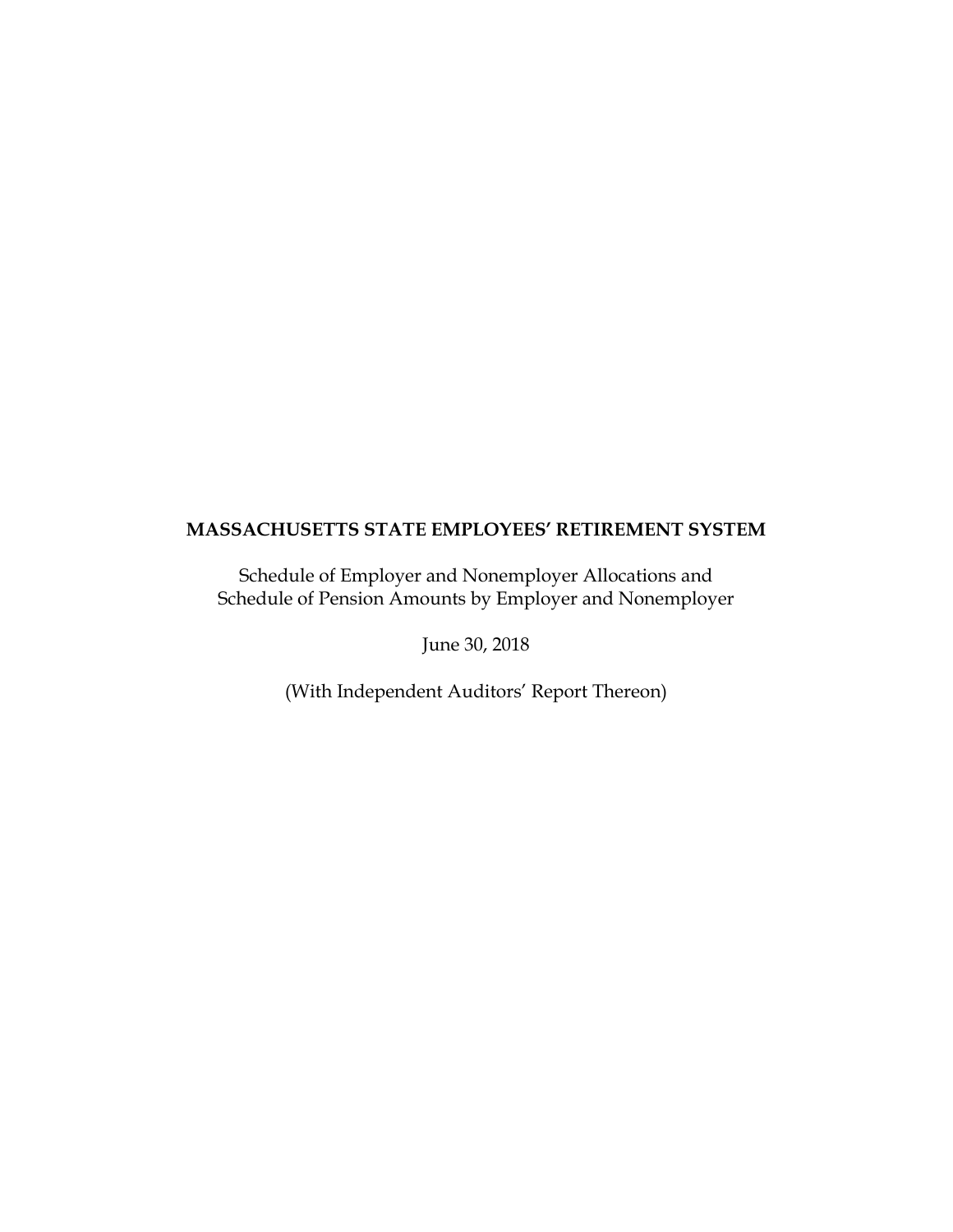

KPMG LLP Two Financial Center 60 South Street Boston, MA 02111

## **Independent Auditors' Report**

Mr. Andrew W. Maylor, Comptroller Commonwealth of Massachusetts:

We have audited the accompanying schedule of employer and nonemployer allocations of the Massachusetts State Employees' Retirement System (MSERS) as of and for the year ended June 30, 2018, and the related notes. We have also audited the total for all entities of the columns titled net pension liability, total deferred outflows of resources, total deferred inflows of resources, and total employer pension expense (specified column totals) included in the accompanying schedule of pension amounts by employer and nonemployer of MSERS as of and for the year ended June 30, 2018, and the related notes.

## *Management's Responsibility for the Schedules*

Management is responsible for the preparation and fair presentation of these schedules in accordance with U.S. generally accepted accounting principles; this includes the design, implementation, and maintenance of internal control relevant to the preparation and fair presentation of the schedules that are free from material misstatement, whether due to fraud or error.

## *Auditors' Responsibility*

Our responsibility is to express opinions on the schedule of employer and nonemployer allocations and the specified column totals included in the schedule of pension amounts by employer and nonemployer based on our audit. We conducted our audit in accordance with auditing standards generally accepted in the United States of America. Those standards require that we plan and perform the audit to obtain reasonable assurance about whether the schedule of employer and nonemployer allocations and the specified column totals included in the schedule of pension amounts by employer and nonemployer are free from material misstatement.

An audit involves performing procedures to obtain audit evidence about the amounts and disclosures in the schedule of employer and nonemployer allocations and the specified column totals included in the schedule of pension amounts by employer and nonemployer. The procedures selected depend on the auditors' judgment, including the assessment of the risks of material misstatement of the schedule of employer and nonemployer allocations and the specified column totals included in the schedule of pension amounts by employer and nonemployer, whether due to fraud or error. In making those risk assessments, the auditor considers internal control relevant to the entity's preparation and fair presentation of the schedule of employer and nonemployer allocations and the specified column totals included in the schedule of pension amounts by employer and nonemployer in order to design audit procedures that are appropriate in the circumstances, but not for the purpose of expressing an opinion on the effectiveness of the entity's internal control. Accordingly, we express no such opinion. An audit also includes evaluating the appropriateness of accounting policies used and the reasonableness of significant accounting estimates made by management, as well as evaluating the overall presentation of the schedule of employer and nonemployer allocations and the specified column totals included in the schedule of pension amounts by employer and nonemployer.

We believe that the audit evidence we have obtained is sufficient and appropriate to provide a basis for our audit opinions.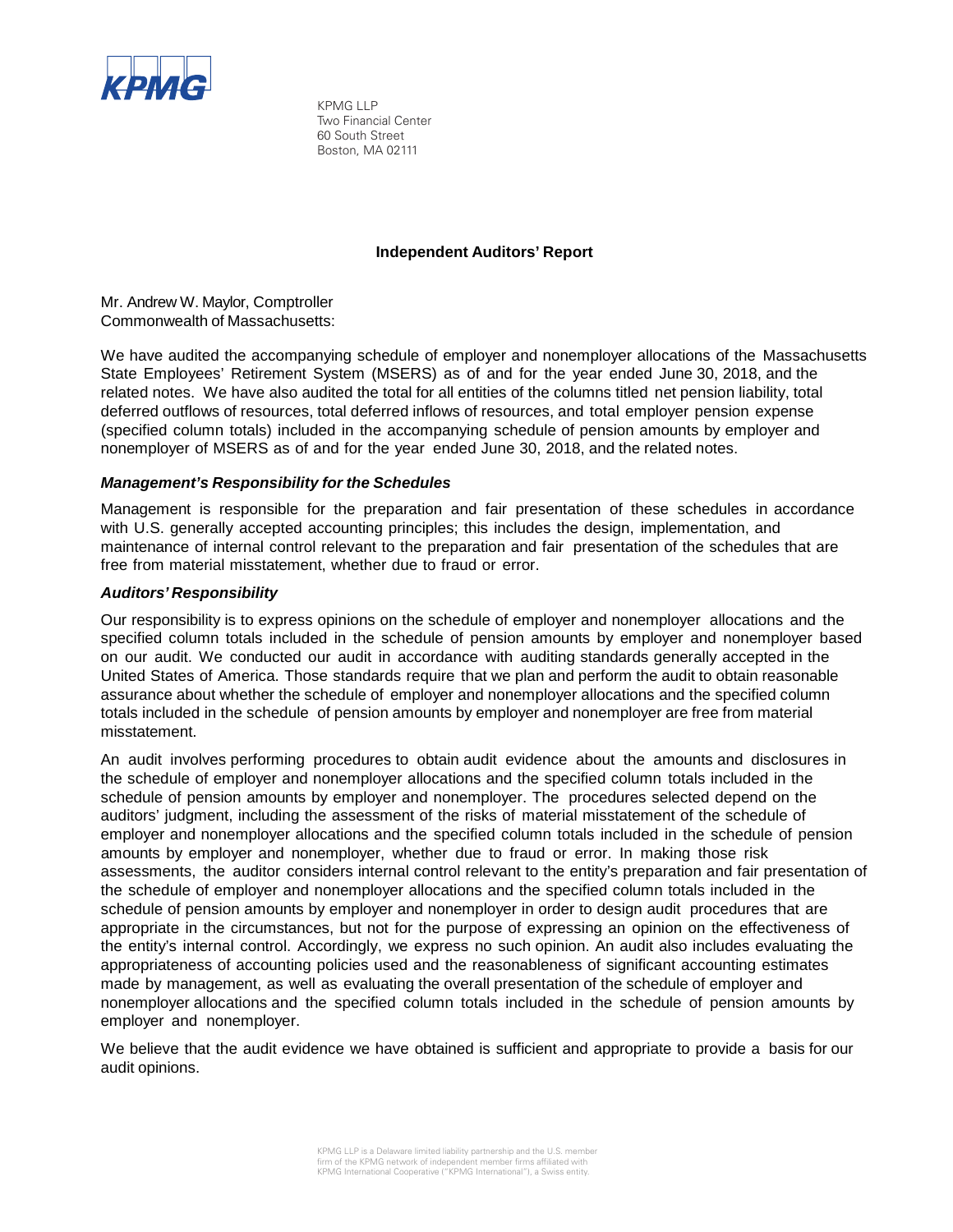

## *Opinions*

In our opinion, the schedules referred to above present fairly, in all material respects, the employer and nonemployer allocations and net pension liability, total deferred outflows of resources, total deferred inflows of resources, and total employer pension expense for the total of all participating entities for MSERS as of and for the year ended June 30, 2018 in accordance with U.S. generally accepted accounting principles.

### *Restriction on Use*

Our report is intended solely for information and use of MSERS management and its board, MSERS employers and their auditors and the Commonwealth of Massachusetts, and is not intended to be and should not be used by anyone other than these specified parties.

KPMG LLP

Boston, Massachusetts April 19, 2019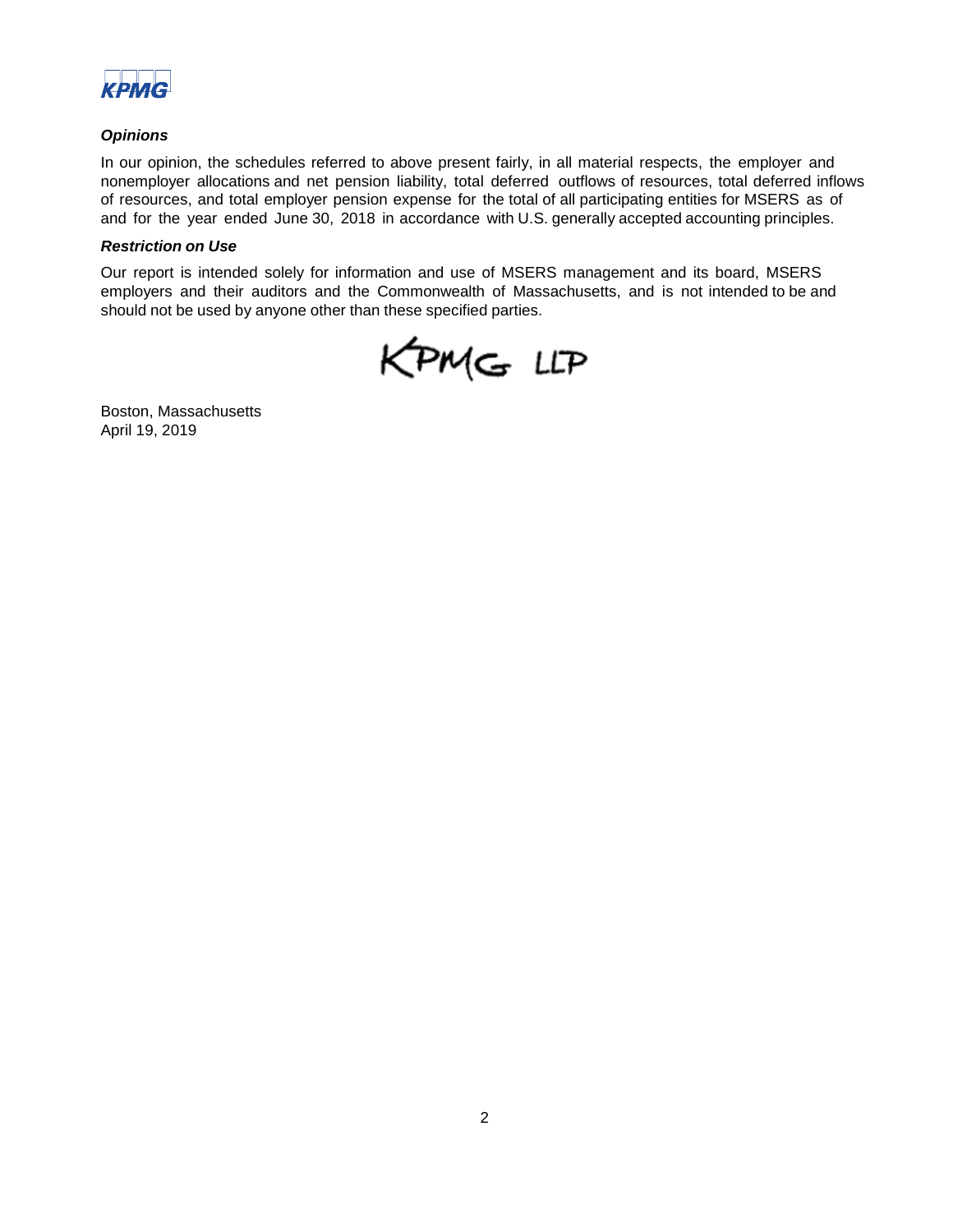#### SCHEDULE OF EMPLOYER AND NONEMPLOYER ALLOCATIONS

As of and for the fiscal year ended June 30, 2018

| Employer/Nonemployer                                                 | Actual<br>Contributions |                    | Employer/<br>Nonemployer<br>Allocation<br>Percentage |  |
|----------------------------------------------------------------------|-------------------------|--------------------|------------------------------------------------------|--|
| <b>Non Special Funding Situations:</b>                               |                         |                    |                                                      |  |
| 9045 - Commonwealth of Massachusetts:                                |                         |                    |                                                      |  |
|                                                                      |                         | 842,275,568        |                                                      |  |
|                                                                      |                         |                    |                                                      |  |
|                                                                      |                         | 842,275,568        | 92.10614%                                            |  |
|                                                                      |                         |                    |                                                      |  |
| 6070 - Massachusetts State College Building Authority:               |                         |                    |                                                      |  |
|                                                                      |                         | 115,941<br>168,912 |                                                      |  |
|                                                                      |                         |                    |                                                      |  |
|                                                                      |                         | 284,853            | 0.03115%                                             |  |
|                                                                      |                         |                    |                                                      |  |
| 6090 - Massachusetts Convention Center Authority:                    |                         |                    |                                                      |  |
|                                                                      |                         | 788,759            |                                                      |  |
|                                                                      |                         | 1,829,678          |                                                      |  |
|                                                                      |                         |                    |                                                      |  |
|                                                                      |                         | 2,618,437          | 0.28634%                                             |  |
| 9045 - Massachusetts Department of Transportation:                   |                         |                    |                                                      |  |
|                                                                      |                         | 29,312,615         |                                                      |  |
|                                                                      |                         | 10,189,061         |                                                      |  |
|                                                                      |                         |                    |                                                      |  |
|                                                                      |                         | 39,501,676         | 4.31966%                                             |  |
|                                                                      |                         |                    |                                                      |  |
| 8060 - Assabet Valley Regional Vocational School District:           |                         |                    |                                                      |  |
|                                                                      |                         |                    |                                                      |  |
|                                                                      |                         | 518,899            |                                                      |  |
|                                                                      |                         | 518,899            | 0.05674%                                             |  |
|                                                                      |                         |                    |                                                      |  |
| 8100 - Blackstone Valley Regional Vocational School District:        |                         |                    |                                                      |  |
|                                                                      |                         |                    |                                                      |  |
|                                                                      |                         | 541,948            |                                                      |  |
|                                                                      |                         |                    | 0.05926%                                             |  |
|                                                                      |                         | 541,948            |                                                      |  |
|                                                                      |                         |                    |                                                      |  |
|                                                                      |                         | 311,957            |                                                      |  |
|                                                                      |                         | 29,380             |                                                      |  |
|                                                                      |                         |                    |                                                      |  |
| Total Bristol/Plymouth Regional Vocational Technical School District |                         | 341,337            | 0.03733%                                             |  |
|                                                                      |                         |                    |                                                      |  |
| 8160 - Central Massachusetts Regional Planning Commission:           |                         |                    |                                                      |  |
|                                                                      |                         | 255,075            |                                                      |  |
|                                                                      |                         |                    |                                                      |  |
|                                                                      |                         | 255,075            | 0.02789%                                             |  |
|                                                                      |                         |                    |                                                      |  |
| 8020 - Merrimack Valley Planning Commission:                         |                         |                    |                                                      |  |
|                                                                      |                         |                    |                                                      |  |
|                                                                      |                         | 173,139            |                                                      |  |
|                                                                      |                         | 173,139            | 0.01893%                                             |  |
|                                                                      |                         |                    |                                                      |  |
|                                                                      |                         |                    |                                                      |  |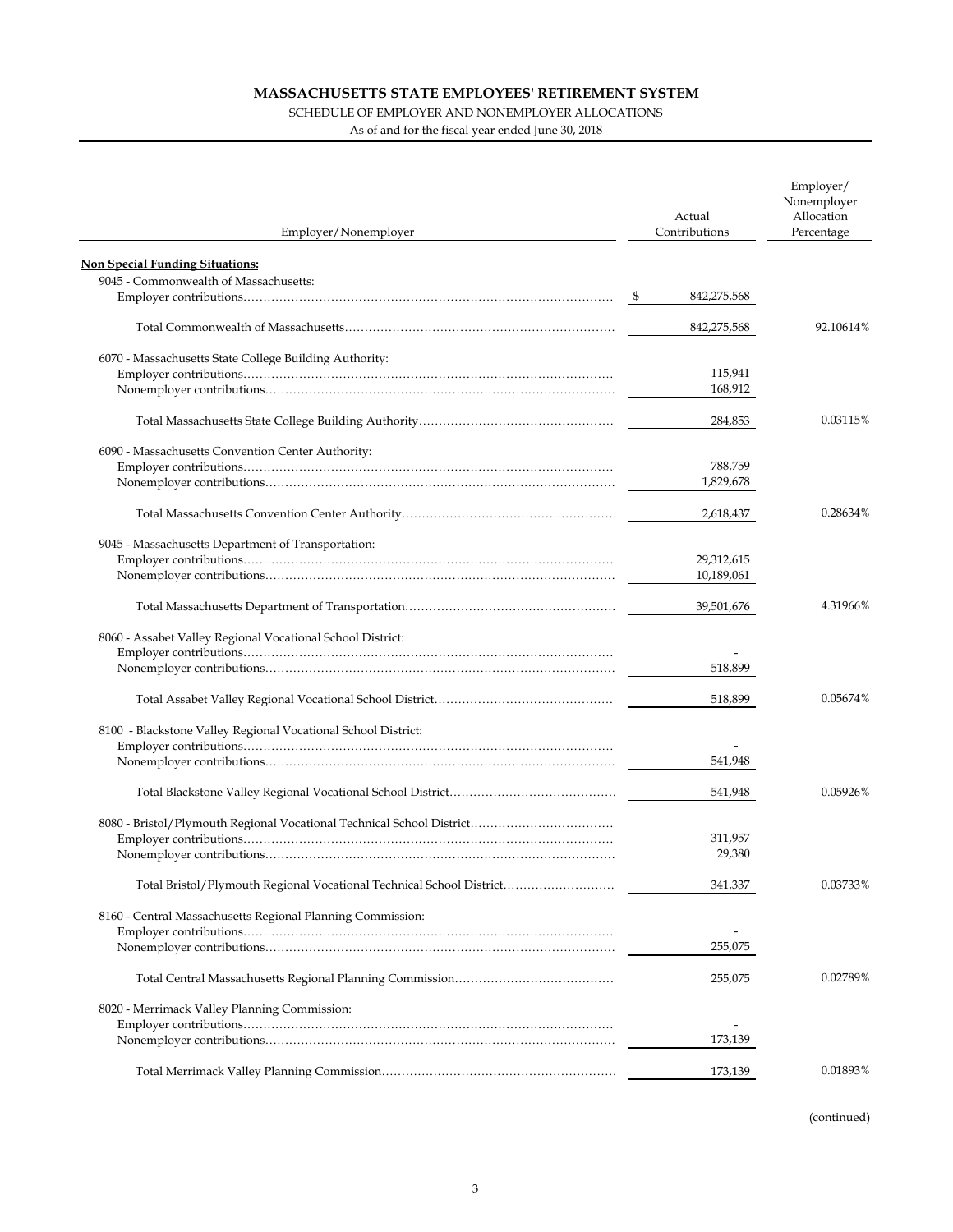#### SCHEDULE OF EMPLOYER AND NONEMPLOYER ALLOCATIONS

As of and for the fiscal year ended June 30, 2018

 $\overline{\phantom{a}}$ 

| Employer/Nonemployer                                                   | Actual<br>Contributions | Employer/<br>Nonemployer<br>Allocation<br>Percentage |
|------------------------------------------------------------------------|-------------------------|------------------------------------------------------|
| 8010 - Montachusett Regional Planning Commission:                      |                         |                                                      |
|                                                                        |                         |                                                      |
|                                                                        | 174,972                 |                                                      |
|                                                                        | 174,972                 | 0.01913%                                             |
| 8090 - Montachusett Regional Vocational Technical School District:     |                         |                                                      |
|                                                                        | 224,811                 |                                                      |
|                                                                        | 325,903                 |                                                      |
|                                                                        | 550,714                 | 0.06022%                                             |
| 8070 - Nashoba Associated Boards of Health:                            |                         |                                                      |
|                                                                        |                         |                                                      |
|                                                                        | 584,312                 |                                                      |
|                                                                        | 584,312                 | 0.06390%                                             |
| 8040 - North Middlesex Council of Governments:                         |                         |                                                      |
|                                                                        |                         |                                                      |
|                                                                        | 139,319                 |                                                      |
|                                                                        |                         |                                                      |
|                                                                        | 139,319                 | 0.01524%                                             |
| 8030 - Northeast Metro Regional Vocational Technical School District:  |                         |                                                      |
|                                                                        | 411,344                 |                                                      |
|                                                                        | 43,515                  |                                                      |
|                                                                        | 454,859                 | 0.04974%                                             |
| 8170 - Old Colony Planning Council:                                    |                         |                                                      |
|                                                                        |                         |                                                      |
|                                                                        | 181,455                 |                                                      |
|                                                                        | 181,455                 | 0.01984%                                             |
| 8180 - Old Colony Regional Vocational Technical School District:       |                         |                                                      |
|                                                                        | 125,281                 |                                                      |
|                                                                        | 78,933                  |                                                      |
|                                                                        | 204,214                 | 0.02233%                                             |
| 8110 - Pioneer Valley Planning Commission:                             |                         |                                                      |
|                                                                        |                         |                                                      |
|                                                                        | 436,723                 |                                                      |
|                                                                        | 436,723                 | 0.04776%                                             |
| 8140 - Southeastern Regional Planning & Economic Development District: |                         |                                                      |
|                                                                        |                         |                                                      |
|                                                                        | 238,616                 |                                                      |
| Total Southeastern Regional Planning & Economic Development District   | 238,616                 | 0.02609%                                             |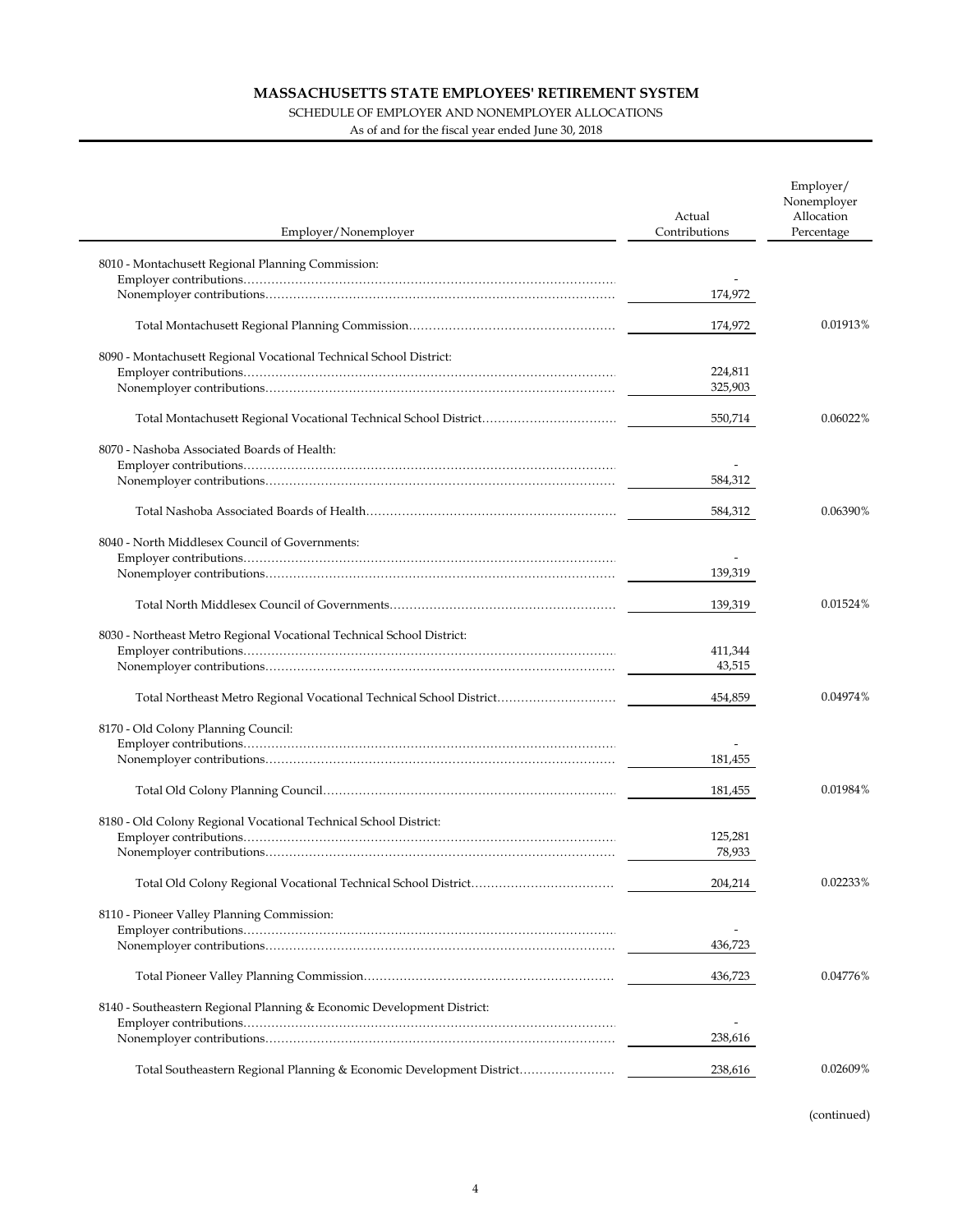#### SCHEDULE OF EMPLOYER AND NONEMPLOYER ALLOCATIONS

As of and for the fiscal year ended June 30, 2018

| Employer/Nonemployer                                                 | Actual<br>Contributions | Employer/<br>Nonemployer<br>Allocation<br>Percentage |
|----------------------------------------------------------------------|-------------------------|------------------------------------------------------|
|                                                                      |                         |                                                      |
| 8120 - Southeastern Regional School District:                        |                         |                                                      |
|                                                                      | 531,992                 |                                                      |
|                                                                      | 398,716                 |                                                      |
|                                                                      | 930,708                 | 0.10178%                                             |
|                                                                      |                         |                                                      |
| 8200 - Tri-County Regional Vocational Technical School District:     |                         |                                                      |
|                                                                      | 292,720                 |                                                      |
|                                                                      | 55,484                  |                                                      |
|                                                                      | 348,204                 | 0.03808%                                             |
|                                                                      |                         |                                                      |
| 8190 - Upper Blackstone Water Pollution Abatement District:          |                         |                                                      |
|                                                                      | 419,122                 |                                                      |
|                                                                      | 154,356                 |                                                      |
|                                                                      | 573,478                 | 0.06271%                                             |
|                                                                      |                         |                                                      |
| 8130 - Upper Cape Cod Regional Vocational Technical School District: |                         |                                                      |
|                                                                      | 136,591                 |                                                      |
|                                                                      | 167,461                 |                                                      |
|                                                                      | 304,052                 | 0.03325%                                             |
| <b>Special Funding Situations (Educational Collaboratives):</b>      |                         |                                                      |
| 6013 - ACCEPT Education Collaborative:                               |                         |                                                      |
|                                                                      | 203,589                 |                                                      |
|                                                                      | 344,467                 |                                                      |
|                                                                      | 548,056                 | 0.05993%                                             |
|                                                                      |                         |                                                      |
| 6022 - Assabet Valley Collaborative:                                 | 83,112                  |                                                      |
|                                                                      | 130,224                 |                                                      |
|                                                                      |                         |                                                      |
|                                                                      | 213,336                 | 0.02333%                                             |
| 6004 - Bi-County Education Collaborative:                            |                         |                                                      |
|                                                                      | 182,206                 |                                                      |
|                                                                      | 322,115                 |                                                      |
|                                                                      |                         |                                                      |
|                                                                      | 504,321                 | 0.05515%                                             |
| 6018 - C.A.S.E. Collaborative:                                       |                         |                                                      |
|                                                                      | 310,915                 |                                                      |
|                                                                      | 566,225                 |                                                      |
|                                                                      | 877,140                 | 0.09592%                                             |
|                                                                      |                         |                                                      |
| 6016 - Cape Cod Collaborative:                                       |                         |                                                      |
|                                                                      | 239,873                 |                                                      |
|                                                                      | 371,199                 |                                                      |
|                                                                      | 611,072                 | 0.06682%                                             |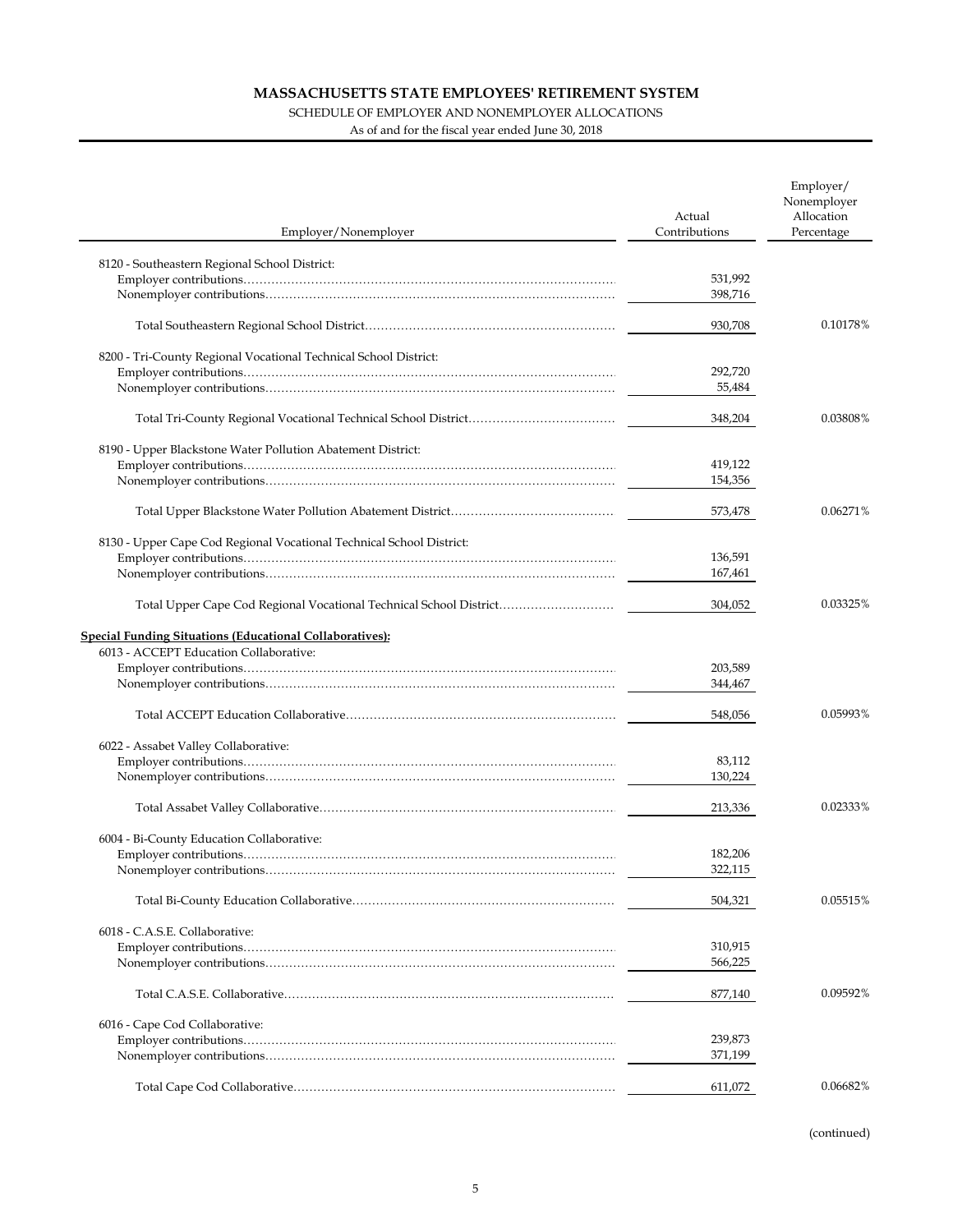### SCHEDULE OF EMPLOYER AND NONEMPLOYER ALLOCATIONS

As of and for the fiscal year ended June 30, 2018

÷,

| Employer/Nonemployer                                          | Actual<br>Contributions | Employer/<br>Nonemployer<br>Allocation<br>Percentage |
|---------------------------------------------------------------|-------------------------|------------------------------------------------------|
| 6010 - CAPS Education Collaborative:                          |                         |                                                      |
|                                                               | 191.429                 |                                                      |
|                                                               | 223,892                 |                                                      |
|                                                               |                         |                                                      |
|                                                               | 415,321                 | 0.04542%                                             |
| 6035 - Central Massachusetts Special Education Collaborative: |                         |                                                      |
|                                                               | 203,952                 |                                                      |
|                                                               | 283,438                 |                                                      |
|                                                               | 487,390                 | 0.05330%                                             |
| 6017 - Collaborative for Educational Services:                |                         |                                                      |
|                                                               | 322,698                 |                                                      |
|                                                               | 619,810                 |                                                      |
|                                                               | 942,508                 | 0.10307%                                             |
| 6021 - CREST Collaborative:                                   |                         |                                                      |
|                                                               | 368,959                 |                                                      |
|                                                               | 580,704                 |                                                      |
|                                                               | 949,663                 | 0.10385%                                             |
| 6030 - EDCO Collaborative:                                    |                         |                                                      |
|                                                               | 262,848                 |                                                      |
|                                                               | 363,080                 |                                                      |
|                                                               | 625,928                 | 0.06845%                                             |
| 6019 - FLLAC Collaborative:                                   |                         |                                                      |
|                                                               | 85,935                  |                                                      |
|                                                               | 165,502                 |                                                      |
|                                                               | 251,437                 | 0.02750%                                             |
| 6034 - LABBB Collaborative:                                   |                         |                                                      |
|                                                               | 384,056                 |                                                      |
|                                                               | 507,177                 |                                                      |
|                                                               | 891,233                 | 0.09746%                                             |
| 6011 - Lower Pioneer Valley Education Collaborative:          |                         |                                                      |
|                                                               | 562,066                 |                                                      |
|                                                               | 727,409                 |                                                      |
|                                                               | 1,289,475               | 0.14101%                                             |
| 6014 - North River Collaborative:                             |                         |                                                      |
|                                                               | 256,523                 |                                                      |
|                                                               | 480,999                 |                                                      |
|                                                               | 737,522                 | 0.08065%                                             |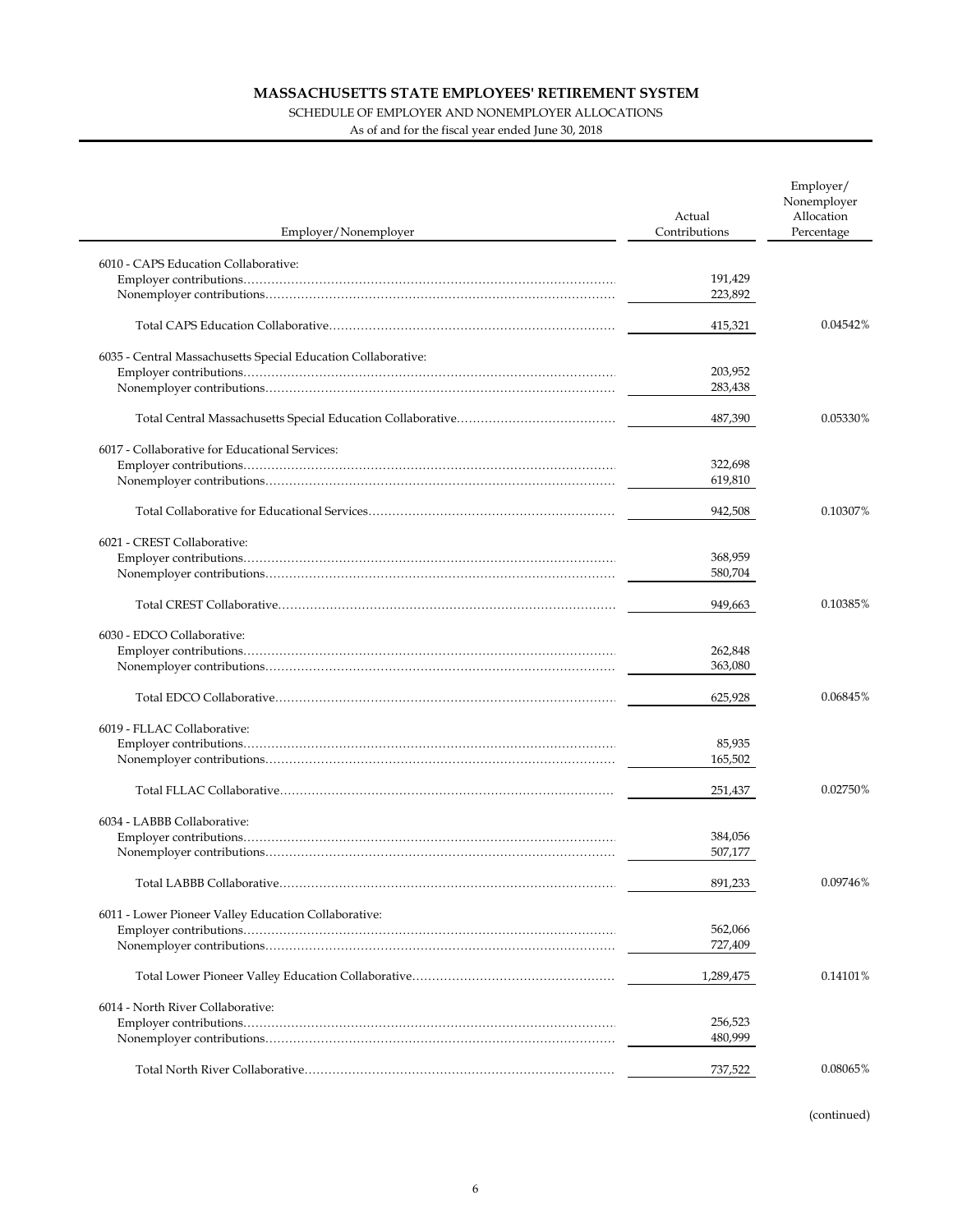### SCHEDULE OF EMPLOYER AND NONEMPLOYER ALLOCATIONS

As of and for the fiscal year ended June 30, 2018

| Employer/Nonemployer                                       | Actual<br>Contributions | Employer/<br>Nonemployer<br>Allocation<br>Percentage |
|------------------------------------------------------------|-------------------------|------------------------------------------------------|
| 6006 - North Shore Education Consortium:                   |                         |                                                      |
|                                                            | 297,829                 |                                                      |
|                                                            | 503,787                 |                                                      |
|                                                            | 801,616                 | 0.08766%                                             |
|                                                            |                         |                                                      |
| 6007 - Pilgrim Area Collaborative:                         | 88,481                  |                                                      |
|                                                            | 138,714                 |                                                      |
|                                                            |                         |                                                      |
|                                                            | 227,195                 | 0.02484%                                             |
| 6031 - READS Collaborative:                                |                         |                                                      |
|                                                            | 186,016                 |                                                      |
|                                                            | 214,306                 |                                                      |
|                                                            | 400,322                 | 0.04378%                                             |
|                                                            |                         |                                                      |
| 6033 - SEEMS Collaborative:                                |                         |                                                      |
|                                                            | 411,333<br>566,848      |                                                      |
|                                                            |                         |                                                      |
|                                                            | 978,181                 | 0.10697%                                             |
| 6009 - Shore Education Consortium:                         |                         |                                                      |
|                                                            | 409,937                 |                                                      |
|                                                            | 747,828                 |                                                      |
|                                                            | 1,157,765               | 0.12661%                                             |
|                                                            |                         |                                                      |
| 6015 - South Coast Education Collaborative:                |                         |                                                      |
|                                                            | 69,151<br>701,580       |                                                      |
|                                                            |                         |                                                      |
|                                                            | 770,731                 | 0.08428%                                             |
| 6001 - South Shore Education Collaborative:                |                         |                                                      |
|                                                            | 254,476                 |                                                      |
|                                                            | 460,018                 |                                                      |
|                                                            | 714,494                 | 0.07813%                                             |
|                                                            |                         |                                                      |
| 6003 - Southeastern Massachusetts Education Collaborative: | 297,556                 |                                                      |
|                                                            | 463,388                 |                                                      |
|                                                            |                         |                                                      |
|                                                            | 760,944                 | 0.08321%                                             |
| 6002 - Southern Worcester County Education Collaborative:  |                         |                                                      |
|                                                            | 96,845                  |                                                      |
|                                                            | 149,266                 |                                                      |
|                                                            | 246,111                 | 0.02691%                                             |
|                                                            |                         |                                                      |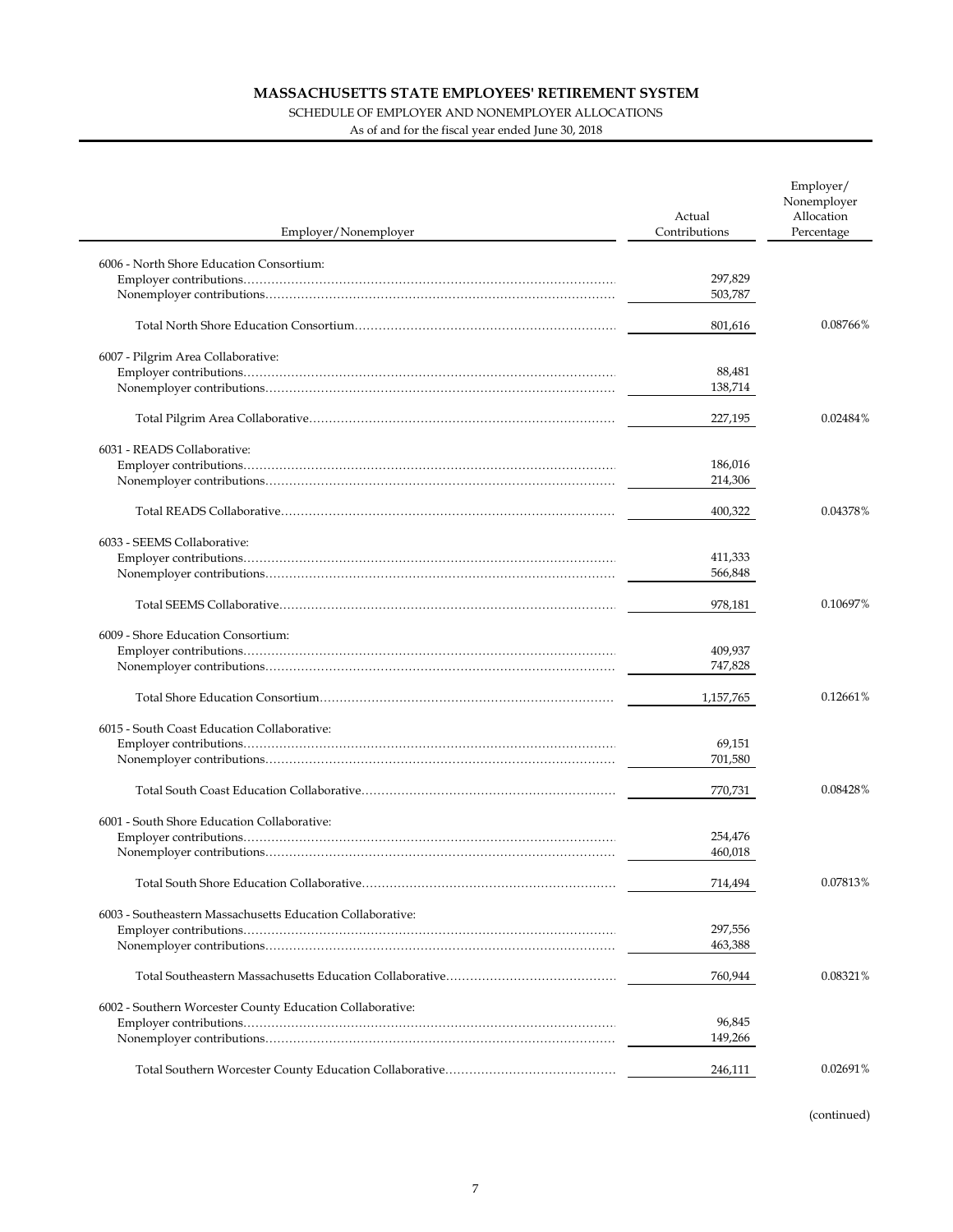### SCHEDULE OF EMPLOYER AND NONEMPLOYER ALLOCATIONS

As of and for the fiscal year ended June 30, 2018

| Employer/Nonemployer                                                       | Actual<br>Contributions | Employer/<br>Nonemployer<br>Allocation<br>Percentage |
|----------------------------------------------------------------------------|-------------------------|------------------------------------------------------|
|                                                                            |                         |                                                      |
| 6027 - The Educational Co-Op:                                              | 88,647                  |                                                      |
|                                                                            | 127,347                 |                                                      |
|                                                                            |                         |                                                      |
|                                                                            | 215,994                 | 0.02362%                                             |
| 6020 - Valley Collaborative:                                               |                         |                                                      |
|                                                                            | 347,206                 |                                                      |
|                                                                            | 443,410                 |                                                      |
|                                                                            | 790,616                 | 0.08646%                                             |
| <b>Special Funding Situations (Other than Educational Collaboratives):</b> |                         |                                                      |
| 8150 - Berkshire Regional Planning Commission:                             |                         |                                                      |
|                                                                            |                         |                                                      |
|                                                                            | 215,804                 |                                                      |
|                                                                            | 215,804                 | 0.02360%                                             |
| 8250 - Devens Enterprise Commission:                                       |                         |                                                      |
|                                                                            |                         |                                                      |
|                                                                            | 43,724                  |                                                      |
|                                                                            | 43,724                  | 0.00478%                                             |
| 6037 - Franklin Regional Council of Governments:                           |                         |                                                      |
|                                                                            |                         |                                                      |
|                                                                            | 407,334                 |                                                      |
|                                                                            | 407,334                 | 0.04454%                                             |
| 8210 - Massachusetts Development Finance Agency:                           |                         |                                                      |
|                                                                            |                         |                                                      |
|                                                                            | 262,432                 |                                                      |
|                                                                            | 262,432                 | 0.02870%                                             |
|                                                                            |                         |                                                      |
| 6200 - Massachusetts Healthcare Connector Authority:                       |                         |                                                      |
|                                                                            | 1,070,618               |                                                      |
|                                                                            | 1,070,618               | 0.11708%                                             |
|                                                                            |                         |                                                      |
| 8211 - Massachusetts Life Sciences Center:                                 |                         |                                                      |
|                                                                            | 45,065                  |                                                      |
|                                                                            |                         |                                                      |
|                                                                            | 45,065                  | 0.00493%                                             |
| 6100 - Massachusetts PRIM Board:                                           |                         |                                                      |
|                                                                            |                         |                                                      |
|                                                                            | 985,101                 |                                                      |
|                                                                            | 985,101                 | 0.10772%                                             |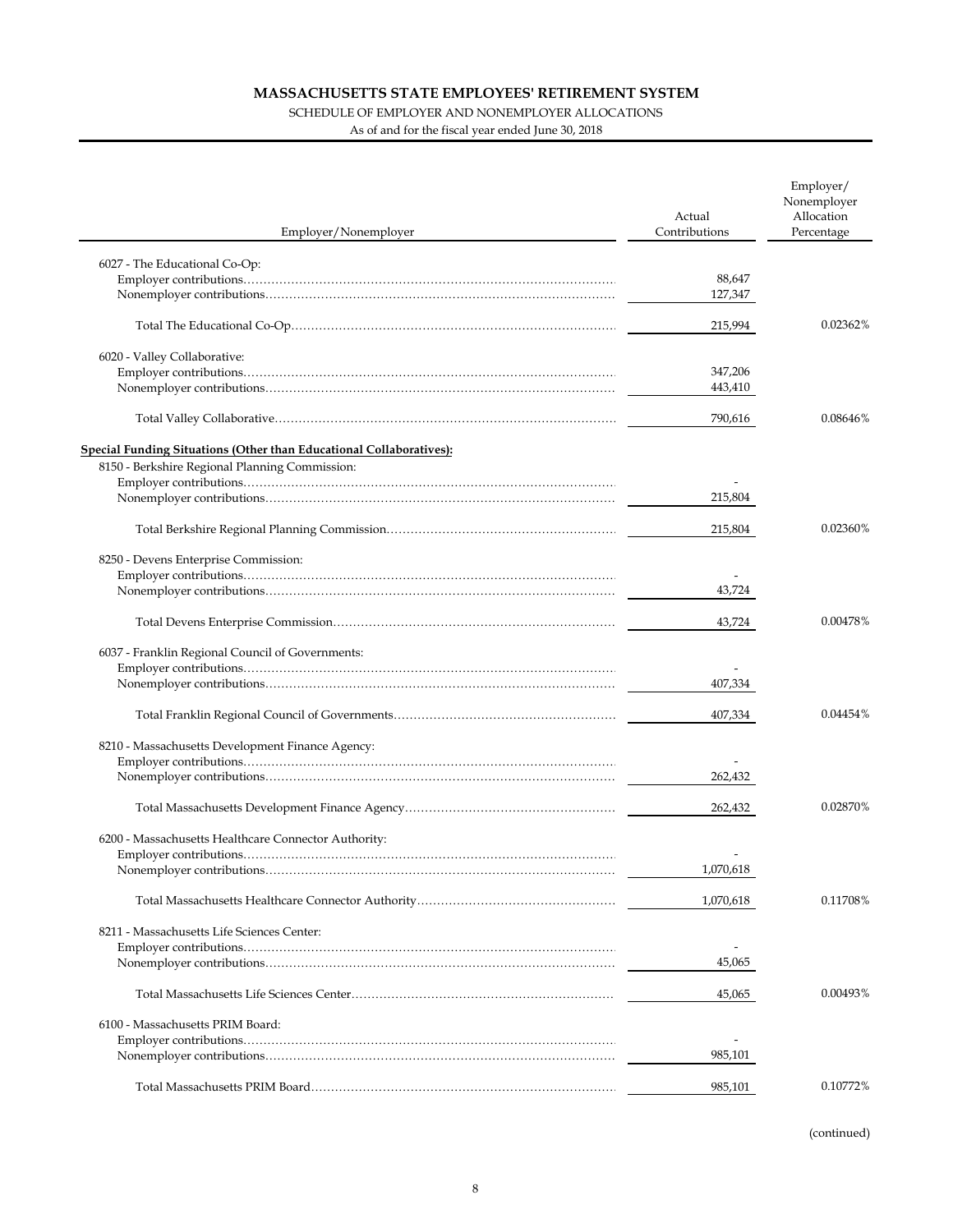### SCHEDULE OF EMPLOYER AND NONEMPLOYER ALLOCATIONS

As of and for the fiscal year ended June 30, 2018

| Employer/Nonemployer                            | Actual<br>Contributions | Employer/<br>Nonemployer<br>Allocation<br>Percentage |
|-------------------------------------------------|-------------------------|------------------------------------------------------|
| 6060 - Massachusetts School Building Authority: |                         |                                                      |
|                                                 |                         |                                                      |
|                                                 | 975,651                 |                                                      |
|                                                 | 975,651                 | 0.10669%                                             |
| 1080 - Massachusetts Water Resources Authority: |                         |                                                      |
|                                                 |                         |                                                      |
|                                                 | 837.901                 |                                                      |
|                                                 | 837,901                 | 0.09163%                                             |
| 8050 - Metropolitan Area Planning Commission:   |                         |                                                      |
|                                                 |                         |                                                      |
|                                                 | 1,577,340               |                                                      |
|                                                 | 1,577,340               | 0.17249%                                             |
|                                                 | 914,461,899             | 100.00000%                                           |

See accompanying notes to schedule of employer and nonemployer allocations and schedule of pension amounts by employer and nonemployer.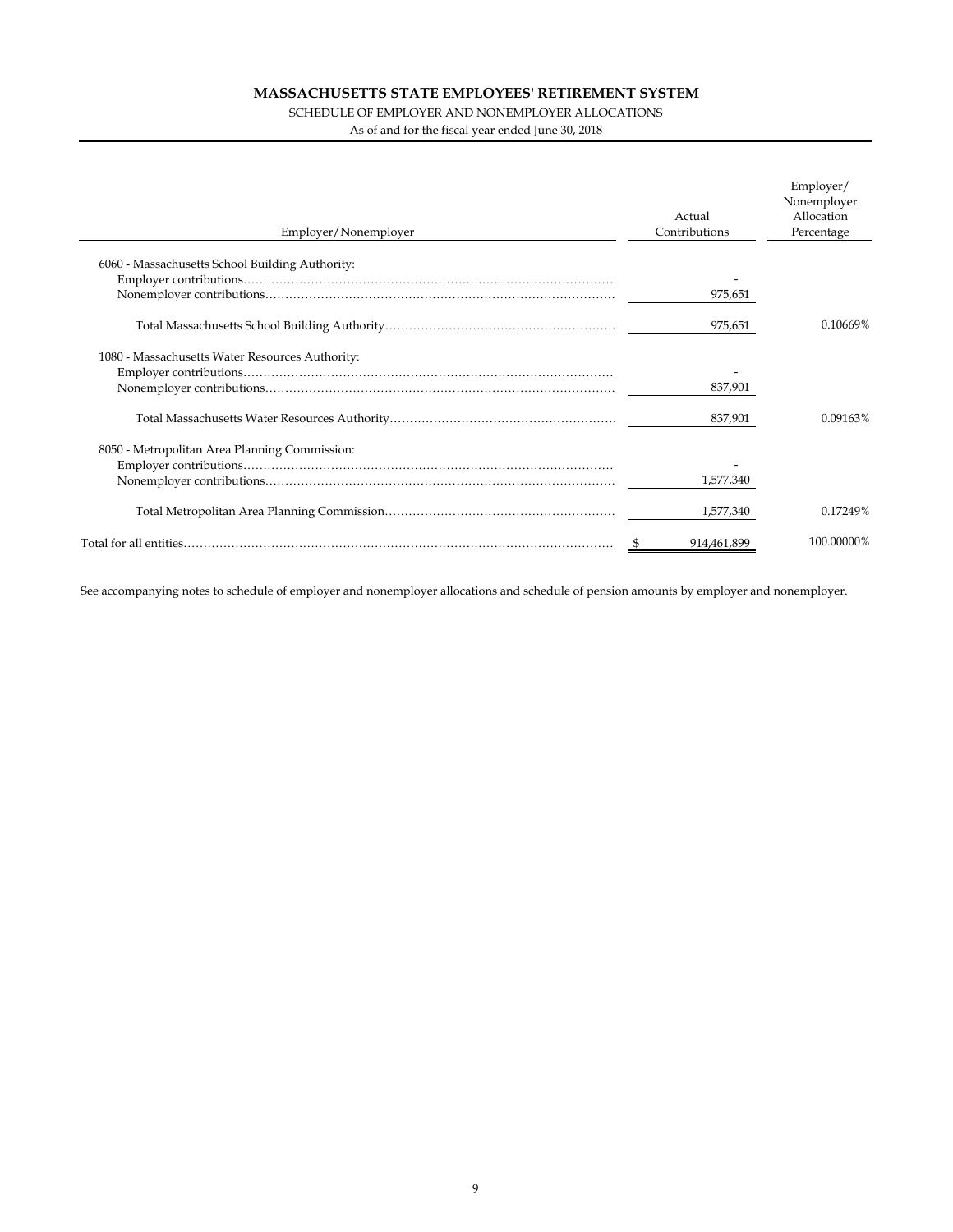# **MASSACHUSETTS STATE EMPLOYEES' RETIREMENT SYSTEM** SCHEDULE OF PENSION AMOUNTS BY EMPLOYER AND NONEMPLOYER

As of and for the fiscal year ended June 30, 2018

|                                                                                                           |                                |                                                                | Deferred Outflows of Resources<br>Deferred Inflows of Resources |                          |                                               | Pension Expense                                                |                                                                                                          |                          |                                              |                                                      |                                                                             |                                          |
|-----------------------------------------------------------------------------------------------------------|--------------------------------|----------------------------------------------------------------|-----------------------------------------------------------------|--------------------------|-----------------------------------------------|----------------------------------------------------------------|----------------------------------------------------------------------------------------------------------|--------------------------|----------------------------------------------|------------------------------------------------------|-----------------------------------------------------------------------------|------------------------------------------|
| Employer/Nonemployer                                                                                      | Net<br>Pension<br>Liability    | Differences<br>Between<br>Expected<br>and Actual<br>Experience | Changes of<br>Assumptions                                       | Changes in<br>Proportion | Total<br>Deferred<br>Outflows of<br>Resources | Differences<br>Between<br>Expected<br>and Actual<br>Experience | Net Differences<br>Between Projected<br>and Actual Investment<br>Earnings on Pension<br>Plan Investments | Changes in<br>Proportion | Total<br>Deferred<br>Inflows of<br>Resources | Proportionate<br>Share of Plan<br>Pension<br>Expense | Net Amortization<br>of Deferred<br>Amounts from<br>Changes in<br>Proportion | <b>Total Employer</b><br>Pension Expense |
| Non Special Funding Situations:                                                                           |                                |                                                                |                                                                 |                          |                                               |                                                                |                                                                                                          |                          |                                              |                                                      |                                                                             |                                          |
| Employer:                                                                                                 |                                |                                                                |                                                                 |                          |                                               |                                                                |                                                                                                          |                          |                                              |                                                      |                                                                             |                                          |
|                                                                                                           | 12,185,623,139<br>$\mathbb{S}$ | $\mathbb{S}$<br>386,424,649<br>130,687                         | 1,234,937,210<br>- \$                                           | 32,864,277<br>-S         | 1,654,226,136<br>-S                           | 248,343,537<br>S.                                              | 423,559,669<br>$\mathbb{S}$<br>143,246                                                                   | \$<br>2,316,251          | 674,219,458<br>-S<br>349,235                 | 1,489,886,224<br>S                                   | 9,470,153<br>- S                                                            | 1,499,356,377<br>S                       |
| 6070 - Massachusetts State College Building Authority<br>6090 - Massachusetts Convention Center Authority | 4,121,111<br>37,882,242        | 1,201,304                                                      | 417,649<br>3,839,130                                            | 453,366<br>148,133       | 1,001,702<br>5,188,567                        | 83,988<br>772,042                                              | 1,316,748                                                                                                | 122,001<br>3,585,442     | 5,674,231                                    | 503,871<br>4,631,706                                 | 93,235<br>(675,006)                                                         | 597,106<br>3,956,700                     |
| 9045 - Massachusetts Department of Transportation                                                         | 571,490,561                    | 18,122,835                                                     | 57,917,018                                                      | 2,754,903                | 78,794,756                                    | 11,647,003                                                     | 19,864,421                                                                                               | 43,987,229               | 75,498,653                                   | 69,873,810                                           | (11,893,913)                                                                | 57,979,897                               |
| 8060 - Assabet Valley Regional Vocational School District                                                 | 7,507,172                      | 238,064                                                        | 760,805                                                         | 1,137,076                | 2,135,945                                     | 152,996                                                        | 260,942                                                                                                  |                          | 413,938                                      | 917,871                                              | 357,861                                                                     | 1,275,732                                |
| 8100 - Blackstone Valley Regional Vocational School District                                              | 7,840,634                      | 248,638                                                        | 794,600                                                         | 327,349                  | 1,370,587                                     | 159,792                                                        | 272,532                                                                                                  | 318,414                  | 750,739                                      | 958,642                                              | (9,789)                                                                     | 948,853                                  |
| 8080 - Bristol/Plymouth Regional Vocational Technical School District                                     | 4.938.294                      | 156.601                                                        | 500.465                                                         | 584,569                  | 1,241,635                                     | 100.643                                                        | 171,650                                                                                                  | 191.765                  | 464,058                                      | 603.785                                              | 71,017                                                                      | 674,802                                  |
| 8160 - Central Massachusetts Regional Planning Commission                                                 | 3,690,298                      | 117,025                                                        | 373,989                                                         | 664,136                  | 1,155,150                                     | 75,208                                                         | 128,271                                                                                                  | 119,851                  | 323,330                                      | 451,198                                              | 93,489                                                                      | 544,687                                  |
| 8010 - Montachusett Regional Planning Commission                                                          | 2,504,889<br>2,531,408         | 79,434<br>80,275                                               | 253,855<br>256,542                                              | 54,761<br>409,346        | 388,050<br>746,163                            | 51,050<br>51,590                                               | 87,067<br>87,989                                                                                         | 107,253<br>94,949        | 245,370<br>234,528                           | 306,262<br>309,505                                   | (13, 750)<br>57,906                                                         | 292,512<br>367,411                       |
| 8090 - Montachusett Regional Vocational Technical School District                                         | 7,967,456                      | 252.660                                                        | 807,452                                                         | 268,266                  | 1.328,378                                     | 162.377                                                        | 276,941                                                                                                  | 867,713                  | 1,307,031                                    | 974,148                                              | (151, 879)                                                                  | 822,269                                  |
|                                                                                                           | 8,453,535                      | 268.074                                                        | 856,713                                                         | 134,288                  | 1.259.075                                     | 172.283                                                        | 293.836                                                                                                  | 1.112.828                | 1,578,948                                    | 1.033,579                                            | (469, 826)                                                                  | 563,753                                  |
| 8040 - North Middlesex Council of Governments                                                             | 2,015,598                      | 63,918                                                         | 204,268                                                         | 93,372                   | 361,558                                       | 41,078                                                         | 70,060                                                                                                   | 95,244                   | 206,382                                      | 246,439                                              | (5,786)                                                                     | 240,653                                  |
| 8030 - Northeast Metro Regional Vocational Technical School District                                      | 6,580,673                      | 208,683                                                        | 666,910                                                         | 329,881                  | 1,205,474                                     | 134,114                                                        | 228,737                                                                                                  | 445.230                  | 808,082                                      | 804,592                                              | (157, 402)                                                                  | 647,190                                  |
|                                                                                                           | 2,625,201                      | 83,249                                                         | 266,048                                                         | 138,417                  | 487,714                                       | 53,502                                                         | 91.249                                                                                                   | 53,695                   | 198,446                                      | 320.973                                              | 24,258                                                                      | 345,231                                  |
| 8180 - Old Colony Regional Vocational Technical School District                                           | 2,954,466<br>6,318,291         | 93,691<br>200,363                                              | 299,417<br>640,320                                              | 215,907<br>191,932       | 609,015<br>1,032,615                          | 60,212<br>128,767                                              | 102,694<br>219,617                                                                                       | 255,728<br>102,862       | 418,634<br>451,246                           | 361,231<br>772,512                                   | (2,506)<br>(37, 942)                                                        | 358,725<br>734,570                       |
| 8140 - Southeastern Regional Planning & Economic Development District                                     | 3,452,177                      | 109,474                                                        | 349,857                                                         | 18,080                   | 477,411                                       | 70,356                                                         | 119,994                                                                                                  | 156,407                  | 346,757                                      | 422,084                                              | (50, 960)                                                                   | 371,124                                  |
|                                                                                                           | 13,465,019                     | 426,996                                                        | 1,364,596                                                       | 1,341,051                | 3,132,643                                     | 274,418                                                        | 468,030                                                                                                  | 835,291                  | 1,577,739                                    | 1,646,313                                            | (63, 325)                                                                   | 1,582,988                                |
| 8200 - Tri-County Regional Vocational Technical School District                                           | 5,037,642                      | 159,751                                                        | 510,534                                                         | 531,689                  | 1,201,974                                     | 102,667                                                        | 175,103                                                                                                  | 75,853                   | 353,624                                      | 615,932                                              | 241,766                                                                     | 857,698                                  |
| 8190 - Upper Blackstone Water Pollution Abatement District                                                | 8,296,794                      | 263.104                                                        | 840.829                                                         | 137,858                  | 1,241,791                                     | 169,089                                                        | 288,388                                                                                                  | 222,928                  | 680,405                                      | 1,014,415                                            | 28.042                                                                      | 1,042,457                                |
| 8130 - Upper Cape Cod Regional Vocational Technical School District                                       | 4,398,873                      | 139,495                                                        | 445,798                                                         | 77,819                   | 663,112                                       | 89,649                                                         | 152,900                                                                                                  | 202,478                  | 445,027                                      | 537,832                                              | (35, 752)                                                                   | 502,080                                  |
| <b>Special Funding Situations:</b>                                                                        |                                |                                                                |                                                                 |                          |                                               |                                                                |                                                                                                          |                          |                                              |                                                      |                                                                             |                                          |
| Nonemployer (Commonwealth) attributable to:                                                               |                                |                                                                |                                                                 |                          |                                               |                                                                |                                                                                                          |                          |                                              |                                                      |                                                                             |                                          |
|                                                                                                           | 7,929,001                      |                                                                |                                                                 |                          |                                               |                                                                |                                                                                                          |                          |                                              | 969,446                                              | 75,143                                                                      | 1,044,589                                |
|                                                                                                           | 3,086,439                      |                                                                |                                                                 |                          |                                               |                                                                |                                                                                                          |                          |                                              | 377,366                                              | 29,250                                                                      | 406,616                                  |
|                                                                                                           | 7,296,265<br>12,690,024        |                                                                |                                                                 |                          |                                               |                                                                |                                                                                                          |                          |                                              | 892,084<br>1,551,557                                 | 69,147<br>120,264                                                           | 961,231<br>1,671,821                     |
|                                                                                                           | 8,840,685                      |                                                                |                                                                 |                          |                                               |                                                                |                                                                                                          |                          |                                              | 1,080,914                                            | 83,783                                                                      | 1,164,697                                |
|                                                                                                           | 6,008,657                      |                                                                |                                                                 |                          |                                               |                                                                |                                                                                                          |                          |                                              | 734,654                                              | 56,944                                                                      | 791,598                                  |
| 6035 - Central Massachusetts Special Education Collaborative                                              | 7,051,316                      |                                                                |                                                                 |                          |                                               |                                                                |                                                                                                          |                          |                                              | 862,135                                              | 66,826                                                                      | 928,961                                  |
|                                                                                                           |                                |                                                                |                                                                 |                          |                                               |                                                                |                                                                                                          |                          |                                              |                                                      |                                                                             |                                          |
|                                                                                                           | 13,635,736                     |                                                                |                                                                 |                          |                                               |                                                                |                                                                                                          |                          |                                              | 1,667,186                                            | 129,226                                                                     | 1,796,412                                |
|                                                                                                           | 13,739,251<br>9,055,614        |                                                                |                                                                 |                          |                                               |                                                                |                                                                                                          |                          |                                              | 1,679,842<br>1,107,193                               | 130,207<br>85,820                                                           | 1,810,049<br>1,193,013                   |
|                                                                                                           | 3,637,665                      |                                                                |                                                                 |                          |                                               |                                                                |                                                                                                          |                          |                                              | 444,762                                              | 34,474                                                                      | 479,236                                  |
|                                                                                                           | 12,893,915                     |                                                                |                                                                 |                          |                                               |                                                                |                                                                                                          |                          |                                              | 1,576,486                                            | 122,196                                                                     | 1,698,682                                |
| 6011 - Lower Pioneer Valley Education Collaborative                                                       | 18,655,482                     |                                                                |                                                                 |                          |                                               |                                                                |                                                                                                          |                          |                                              | 2,280,929                                            | 176,799                                                                     | 2,457,728                                |
|                                                                                                           | 10,670,101                     |                                                                |                                                                 |                          |                                               |                                                                |                                                                                                          |                          |                                              | 1,304,590                                            | 101,121                                                                     | 1,405,711                                |
|                                                                                                           | 11,597,381                     |                                                                |                                                                 |                          |                                               |                                                                |                                                                                                          |                          |                                              | 1,417,964                                            | 109,909                                                                     | 1,527,873                                |
|                                                                                                           | 3,286,944<br>5,791,659         |                                                                |                                                                 |                          |                                               |                                                                |                                                                                                          |                          |                                              | 401,881<br>708,122                                   | 31,150<br>54,888                                                            | 433,031<br>763,010                       |
|                                                                                                           | 14,151,835                     |                                                                |                                                                 |                          |                                               |                                                                |                                                                                                          |                          |                                              | 1,730,287                                            | 134,117                                                                     | 1,864,404                                |
|                                                                                                           | 16,749,967                     |                                                                |                                                                 |                          |                                               |                                                                |                                                                                                          |                          |                                              | 2,047,950                                            | 158,740                                                                     | 2,206,690                                |
|                                                                                                           | 11,150,552                     |                                                                |                                                                 |                          |                                               |                                                                |                                                                                                          |                          |                                              | 1,363,332                                            | 105,674                                                                     | 1,469,006                                |
|                                                                                                           | 10,336,943                     |                                                                |                                                                 |                          |                                               |                                                                |                                                                                                          |                          |                                              | 1,263,856                                            | 97,964                                                                      | 1,361,820                                |
| 6003 - Southeastern Massachusetts Education Collaborative                                                 | 11,008,959<br>3,560,611        |                                                                |                                                                 |                          |                                               |                                                                |                                                                                                          |                          |                                              | 1,346,020<br>435,341                                 | 104,332<br>33,744                                                           | 1,450,352<br>469,085                     |
| 6002 - Southern Worcester County Education Collaborative                                                  | 3,124,894                      |                                                                |                                                                 |                          |                                               |                                                                |                                                                                                          |                          |                                              | 382,068                                              | 29,615                                                                      | 411,683                                  |
|                                                                                                           | 11,438,238                     |                                                                |                                                                 |                          |                                               |                                                                |                                                                                                          |                          |                                              | 1,398,507                                            | 108,401                                                                     | 1,506,908                                |
|                                                                                                           | 3,122,145                      |                                                                |                                                                 |                          |                                               |                                                                |                                                                                                          |                          |                                              | 381,732                                              | 29,589                                                                      | 411,321                                  |
|                                                                                                           | 632,577                        |                                                                |                                                                 |                          |                                               |                                                                |                                                                                                          |                          |                                              | 77,343                                               | 5,995                                                                       | 83,338                                   |
| 6037 - Franklin Regional Council of Governments                                                           | 5,893,105                      |                                                                |                                                                 |                          |                                               |                                                                |                                                                                                          |                          |                                              | 720,526                                              | 55,849                                                                      | 776,375                                  |
| 8210 - Massachusetts Development Finance Agency                                                           | 3,796,735<br>15,489,168        |                                                                |                                                                 |                          |                                               |                                                                |                                                                                                          |                          |                                              | 464,211<br>1,893,797                                 | 35,982<br>146,791                                                           | 500,193<br>2,040,588                     |
| 6200 - Massachusetts Healthcare Connector Authority                                                       | 651,978                        |                                                                |                                                                 |                          |                                               |                                                                |                                                                                                          |                          |                                              | 79,715                                               | 6,179                                                                       | 85,894                                   |
|                                                                                                           | 14,251,950                     |                                                                |                                                                 |                          |                                               |                                                                |                                                                                                          |                          |                                              | 1,742,528                                            | 135,066                                                                     | 1,877,594                                |
| 6060 - Massachusetts School Building Authority                                                            | 14,115,232                     |                                                                |                                                                 |                          |                                               |                                                                |                                                                                                          |                          |                                              | 1,725,812                                            | 133,771                                                                     | 1,859,583                                |
| 1080 - Massachusetts Water Resources Authority                                                            | 12,122,334                     |                                                                |                                                                 |                          |                                               |                                                                |                                                                                                          |                          |                                              | 1,482,148                                            | 114,884                                                                     | 1,597,032                                |
|                                                                                                           | 22,820,169                     |                                                                |                                                                 |                          |                                               |                                                                |                                                                                                          |                          |                                              | 2,790,129                                            | 216,268                                                                     | 3,006,397                                |
| Total nonemployer (Commonwealth of Massachusetts)                                                         | 330,283,527                    | 10,473,794                                                     | 33,472,185                                                      | 26,602,028               | 70,548,007                                    | 6,731,193                                                      | 11,480,314                                                                                               | 14,209,092               | 32,420,599                                   | 40,382,413                                           | 3,130,108                                                                   | 43,512,521                               |
| Totals.                                                                                                   | 13,229,979,000<br>S            | \$419,542,764                                                  | \$ 1,340,776,190                                                | \$ 69,478,504            | \$ 1,829,797,458                              | \$269,627,556                                                  | 459,860,400                                                                                              | \$<br>69,478,504         | S<br>798,966,460                             | $\mathbb{S}$<br>1,617,575,337                        | $\mathbf{s}$                                                                | \$ 1,617,575,337                         |

See accompanying notes to schedule of employer and nonemployer allocations and schedule of pension amounts by employer and nonemployer.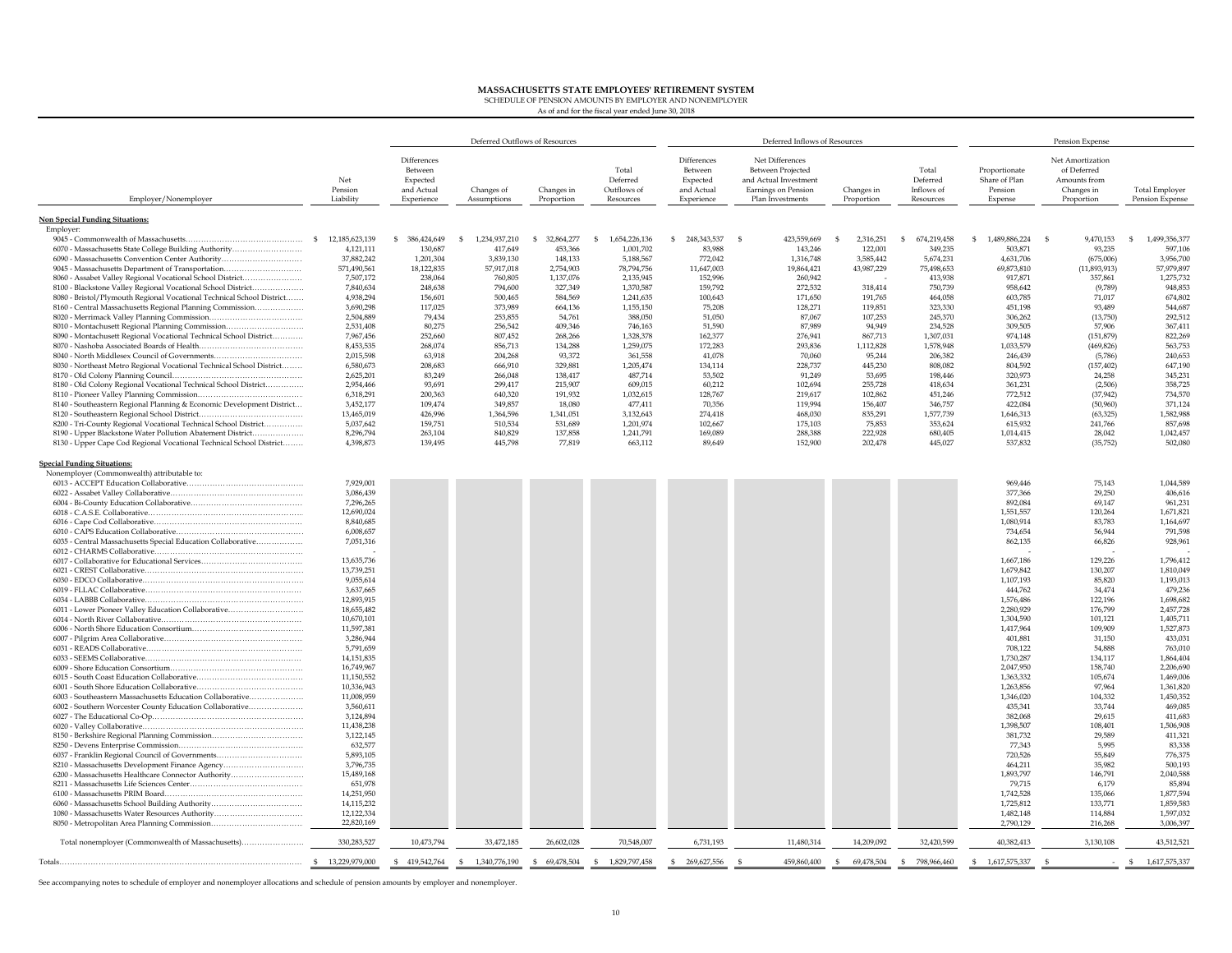## **NOTE 1 – PLAN DESCRIPTION**

The Massachusetts State Employees' Retirement System (MSERS) is a public employee retirement system (PERS), that administers a cost-sharing multiple employer defined benefit pension plan as defined by Governmental Accounting Standards Board (GASB) Statement No. 67, *Financial Reporting for Pension Plans*, covering substantially all employees of the Commonwealth and certain employees of independent authorities and agencies. The former Massachusetts Turnpike Authority (MTA) employees and retirees became members of MSERS upon the creation of the Massachusetts Department of Transportation (MassDOT). Other employees who transferred to MassDOT have been, and remain, members of MSERS. The assets and liabilities of the former MTA have been transferred to MSERS. MSERS is part of the Commonwealth's reporting entity and does not issue a stand-alone audited financial report.

Management of MSERS is vested in the Massachusetts State Retirement Board (the MSRB) which consists of five members–two elected by current and active MSERS members, one who is appointed by the State Treasurer, the State Treasurer, who serves as ex-officio and is the Chair of the MSRB and one by the remaining members of the MSRB.

*Benefits provided***.** MSERS provides retirement, disability, survivor and death benefits to members and their beneficiaries. Massachusetts General Laws (MGL) establishes uniform benefit and contribution requirements for all contributory PERS. These requirements provide for superannuation retirement allowance benefits up to a maximum of 80% of a member's highest three-year average annual rate of regular compensation. For employees hired after April 1, 2012, retirement allowances are calculated on the basis of the last five years or any five consecutive years, whichever is greater in terms of compensation. Benefit payments are based upon a member's age, length of creditable service, and group creditable service, and group classification. The authority for amending these provisions rests with the Legislature.

Members become vested after ten years of creditable service. A superannuation retirement allowance may be received upon the completion of twenty years of creditable service or upon reaching the age of 55 with ten years of service. Normal retirement for most employees occurs at age 65; for certain hazardous duty and public safety positions, normal retirement is at age 55. Most employees who joined the system after April 1, 2012 cannot retire prior to age 60.

The MSERS' funding policies have been established by Chapter 32 of the MGL. The Legislature has the authority to amend these policies. The annuity portion of the MSERS retirement allowance is funded by employees, who contribute a percentage of their regular compensation. Costs of administering the plan are funded out of plan assets.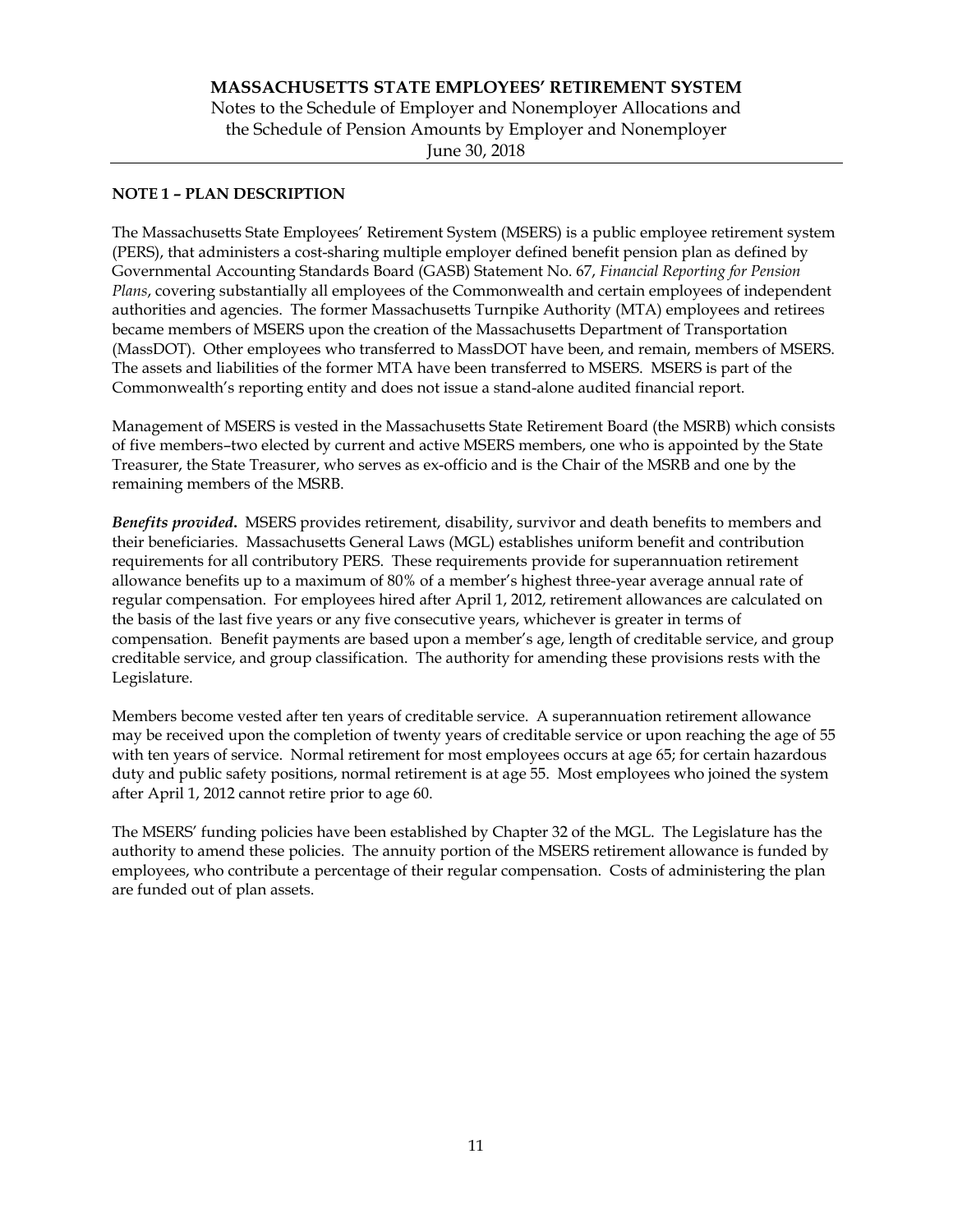Notes to the Schedule of Employer and Nonemployer Allocations and the Schedule of Pension Amounts by Employer and Nonemployer

June 30, 2018

Member contributions for MSERS vary depending on the most recent date of membership:

| Hire Date             | % of Compensation                                               |  |  |  |
|-----------------------|-----------------------------------------------------------------|--|--|--|
|                       |                                                                 |  |  |  |
|                       |                                                                 |  |  |  |
|                       | 7% of regular compensation                                      |  |  |  |
| 1984 to $6/30/1996$   | 8% of regular compensation                                      |  |  |  |
| $7/1/1996$ to present | 9% of regular compensation except for State Police which is 12% |  |  |  |
|                       | of regular compensation                                         |  |  |  |
| 1979 to present       | An additional 2% of regular compensation in excess of \$30,000  |  |  |  |

In addition, members of Group 1 who join the system on or after April 2, 2012 will have their withholding rate reduced to 6% after achieving 30 years of creditable service.

## **NOTE 2 – BASIS OF PRESENTATION**

The schedule of employer and nonemployer allocations and schedule of pension amounts by employer and nonemployer (the Schedules) present amounts that are elements of the financial statements of the MSERS or of its participating employers and nonemployers. Accordingly, they do not purport to be a complete presentation of the financial position or changes in financial position of the MSERS or its participating employers and nonemployers. The amounts presented in the Schedules were prepared in accordance with U.S. generally accepted accounting principles. Such preparation requires management of the MSERS to make a number of estimates and assumptions related to the reported amounts. Actual results could differ from those estimates.

The schedule of employer and nonemployer allocations are based on actual contributions adjusted for any nonemployer contributions.

The MGLs governing employer contribution requirements to MSERS are varied and vary among employers to such an extent that there is no uniform contribution method. Consequently, MSERS developed an effective contribution methodology which allocates total actual contributions amongst the employers in a consistent manner (based on an employer's share of total covered payroll). Any differences between the effective contribution and an employer's actual contributions are considered a nonemployer contribution from the Commonwealth. According to MGL, certain nonemployer contributions are the legal responsibility of the Commonwealth and have accordingly been reflected on the schedule of employer and nonemployer allocations as special funding situations.

The schedule of pension amounts presents each employer in sufficient detail to permit each contributing employer as well as each employer considered to be in special funding situation to derive the necessary information for the preparation of their individual financial statements.

For entities considered to be in a 100% special funding situation there is no net pension liability recognized. However, the notes to the financial statements for these entities must disclose the portion of the nonemployer contributing entity's total proportionate share of the net pension liability as well its portion of pension expense as both revenue and pension expense.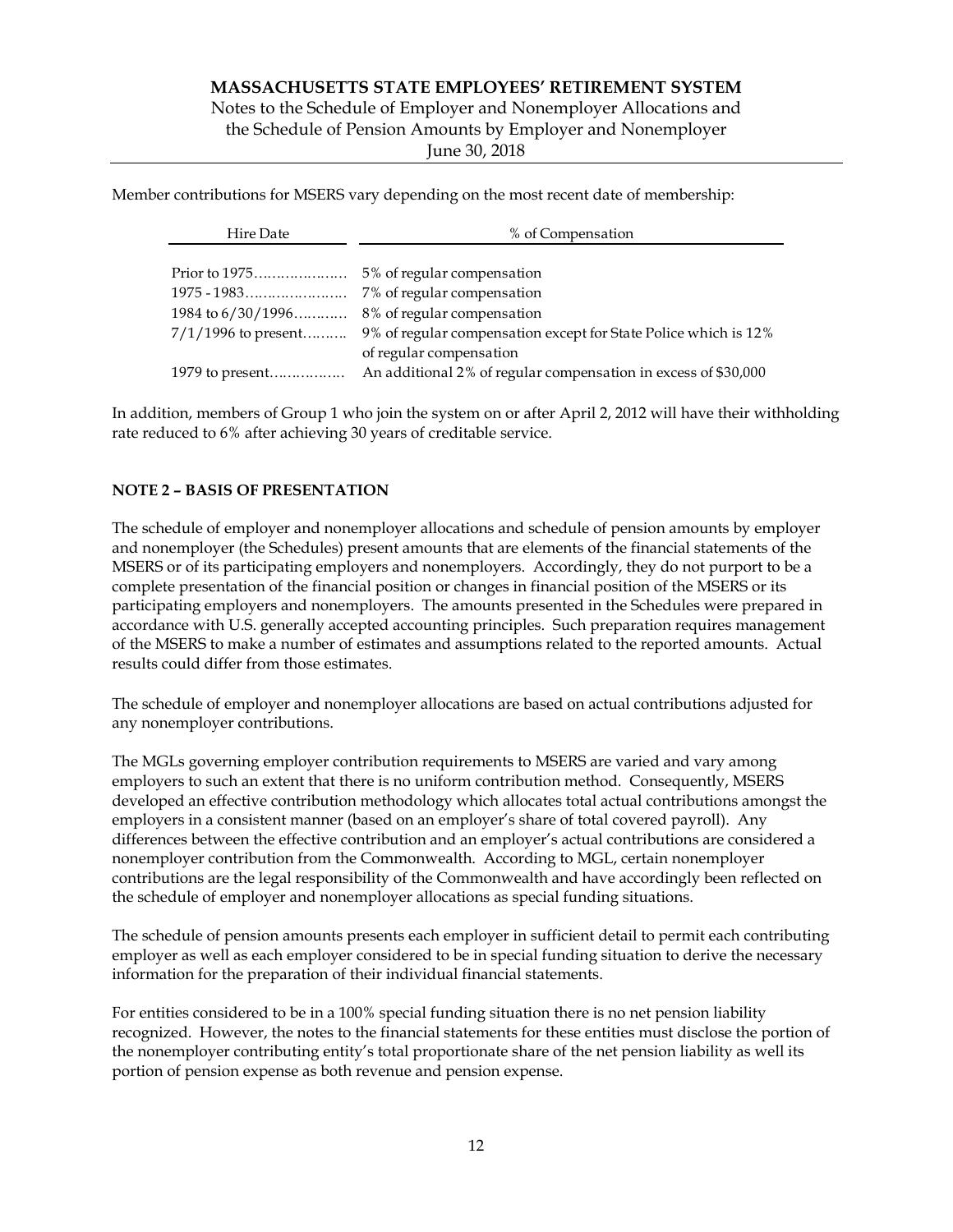# **MASSACHUSETTS STATE EMPLOYEES' RETIREMENT SYSTEM**  Notes to the Schedule of Employer and Nonemployer Allocations and the Schedule of Pension Amounts by Employer and Nonemployer June 30, 2018

The special funding situations created by MGL are described below.

## *Educational Collaboratives*

Collaboratives contribute amounts equal to the normal cost of employees' benefits at a rate established by the Public Employees' Retirement Administration Commission (PERAC), currently 5.6% of covered payroll. Legally, the collaboratives are only responsible for contributing the annual normal cost of their employees' benefits (i.e., the present value of the benefits earned by those employees in any given year) and are not legally responsible for the past service cost attributable to those employees or previously retired employees of the collaboratives. The Commonwealth as a nonemployer is legally responsible for the entire past service cost related to the collaboratives and therefore has a 100% special funding situation.

## *Other Special Funding Situations*

MGLs established certain entities whose employees are members of MSERS. However, MGL does not provide an employer funding mechanism for these entities. Consequently, the Commonwealth is considered the nonemployer contributor and is considered legally responsible to make all actuarially determined employer contributions on behalf of these entities. Therefore, these entities are also considered to be in a 100% special funding situation as defined by GASB.

## **NOTE 3 – COLLECTIVE NET PENSION LIABILITY**

Components of the collective net pension liability at June 30, 2018 are as follows (amounts in thousands):

|                                               | \$41,225,000 |
|-----------------------------------------------|--------------|
| Less:                                         | 27,995,021   |
| Employers/nonemployers' net pension liability | \$13,229,979 |
| Plan fiduciary net position as a percentage   | 67.91%       |

## *Actuarial Assumptions*

The total pension liability for the June 30, 2018 measurement date was determined by an actuarial valuation as of January 1, 2018 rolled forward to June 30, 2018. This valuation used the following assumptions:

- 1. (a) 7.35% investment rate of return, (b) 3.50% interest rate credited to the annuity savings fund and (c) 3.00% cost of living increase on the first \$13,000 of allowance each year.
- 2. Salary increases are based on analyses of past experience but range from 4.00% to 9.00% depending on group and length of service.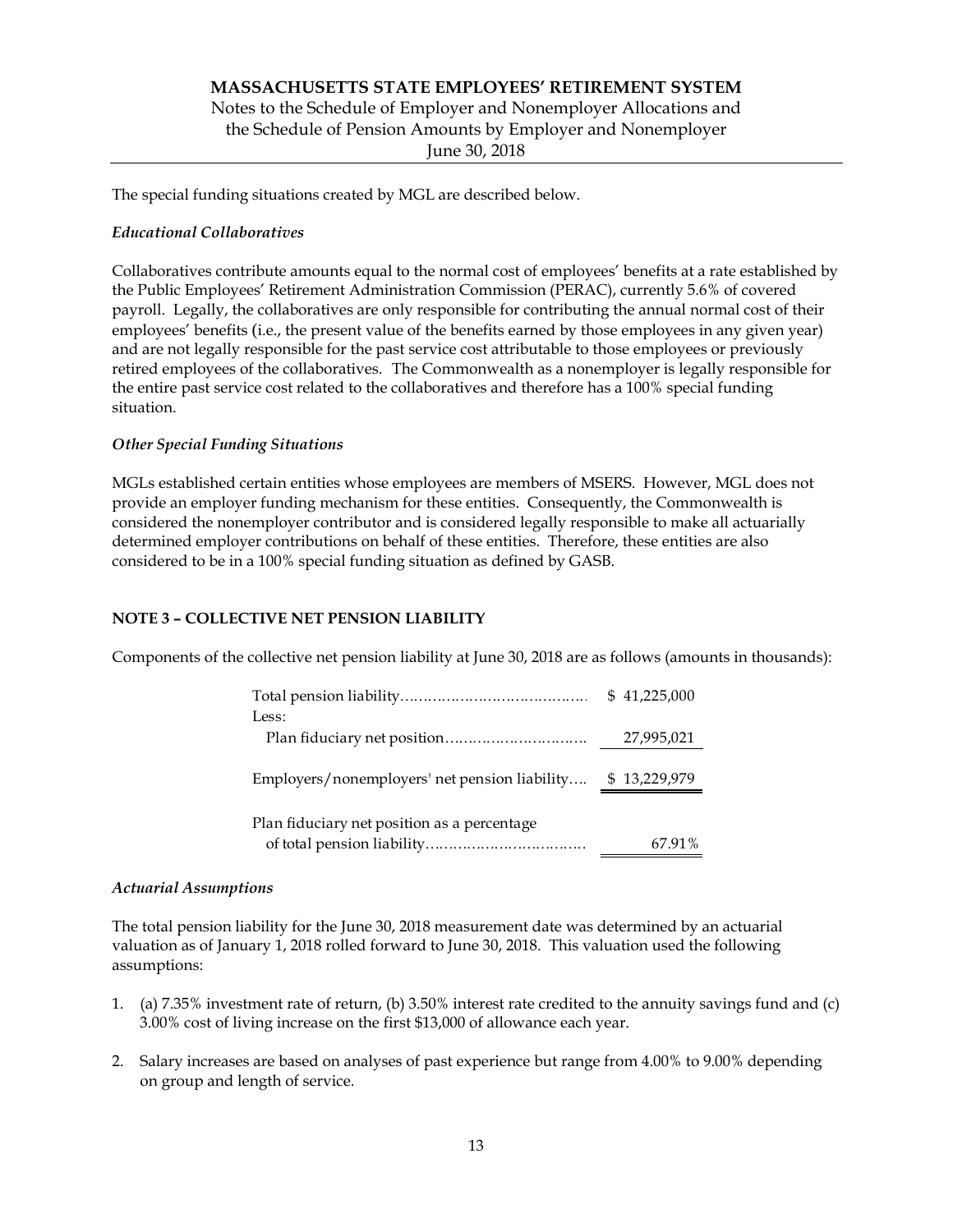Notes to the Schedule of Employer and Nonemployer Allocations and the Schedule of Pension Amounts by Employer and Nonemployer

June 30, 2018

- 3. Mortality rates were as follows:
	- Pre-retirement reflects RP-2014 Blue Collar Employees Table projected generationally with Scale MP-2016, set forward 1 year for females
	- Post-retirement reflects RP-2014 Blue Collar Healthy Annuitant Table projected generationally with Scale MP-2016, set forward 1 year for females
	- Disability the morality rate reflects RP-2014 Blue Collar Healthy Annuitant Table projected generationally with Scale MP-2016, set forward 1 year.
- 4. Experience studies were performed as follows:
	- Dated February 27, 2014 and encompasses the period January 1, 2006 to December 31, 2011.

Investment assets of MSERS are with the Pension Reserves Investment Trust (PRIT) Fund. The long-term expected rate of return on pension plan investments was determined using a building-block method in which best-estimate ranges of expected future rates of return are developed for each major asset class. These ranges are combined to produce the long-term expected rate of return by weighting the expected future rates of return by the target asset allocation percentage. Best estimates of geometric rates of return for each major asset class included in the PRIT Fund's target asset allocation as of June 30, 2018 are summarized in the following table:

|                                 |            | Long-Term            |
|---------------------------------|------------|----------------------|
|                                 | Target     | <b>Expected Real</b> |
| Asset Class                     | Allocation | Rate of Return       |
|                                 |            |                      |
|                                 | 39.0%      | $5.0\%$              |
| Portfolio Completion Strategies | 13.0%      | 3.7%                 |
| Core Fixed Income               | 12.0%      | $0.9\%$              |
|                                 | 12.0%      | $6.6\%$              |
|                                 | 10.0%      | 3.8%                 |
| Value Added Fixed Income        | 10.0%      | 3.8%                 |
| Timberland/Natural Resources    | 4.0%       | $3.4\%$              |
|                                 |            |                      |
|                                 | 100.0%     |                      |

## *Discount Rate*

The discount rate used to measure the total pension liability was 7.35%. The projection of cash flows used to determine the discount rate assumed that plan member contributions will be made at the current contribution rates and the Commonwealth's contributions will be made at rates equal to the difference between actuarially determined contribution rates and the member rates. Based on those assumptions, the net position was projected to be available to make all projected future benefit payments of current plan members. Therefore, the long-term expected rate of return on pension plan investments was applied to all periods of projected benefit payments to determine the total pension liability.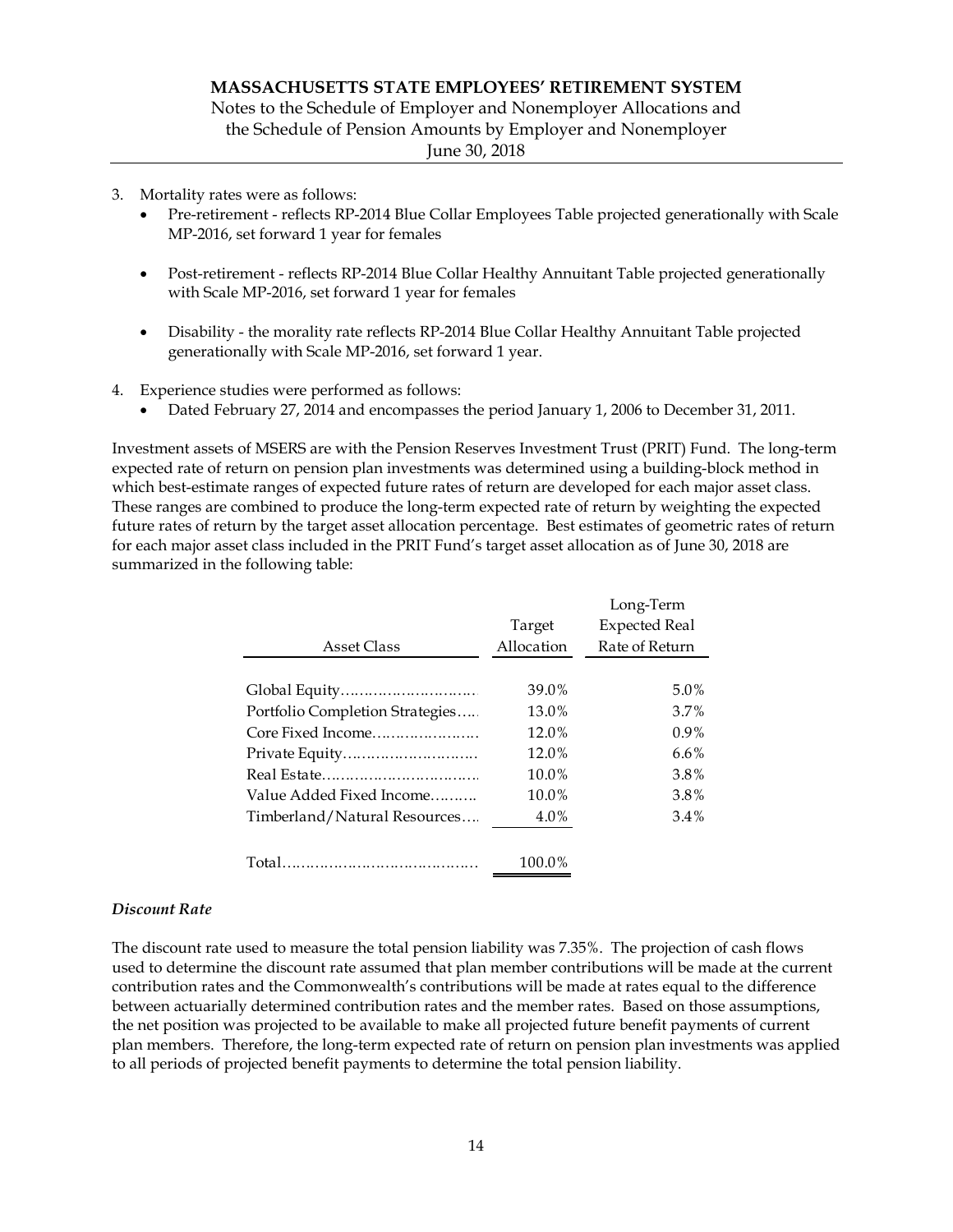# Notes to the Schedule of Employer and Nonemployer Allocations and the Schedule of Pension Amounts by Employer and Nonemployer

June 30, 2018

## *Sensitivity Analysis*

The following illustrates the sensitivity of the collective net pension liability to changes in the discount rate as of June 30, 2018. In particular, the table presents the MSERS collective net pension liability assuming it was calculated using a single discount rate that is one-percentage-point lower or onepercentage-point higher than the current discount rate (amounts in thousands):

| 1% Decrease  |            | Current Discount |      | 1% Increase |  |             |
|--------------|------------|------------------|------|-------------|--|-------------|
| to $6.35\%$  | Rate 7.35% |                  |      |             |  | to $8.35\%$ |
|              |            |                  |      |             |  |             |
| \$17,831,800 | -SS        | 13,229,979       | -SS- | 9.297.900   |  |             |

### **NOTE 4 – DEFERRED OUTFLOWS AND INFLOWS OF RESOURCES**

The following table summarizes the changes in both deferred outflows and deferred inflows of resources excluding employer specific amounts (change in proportion) (amounts in thousands):

|                                        | Year of  | Amortization | Balance         |               |                | Balance          |
|----------------------------------------|----------|--------------|-----------------|---------------|----------------|------------------|
|                                        | Deferral | Period       | Ju1y 1, 2017    | Additions     | Deletions      | June 30, 2018    |
| <b>Deferred Outflows of Resources:</b> |          |              |                 |               |                |                  |
| Difference between expected            |          |              |                 |               |                |                  |
| and actual experience                  | 2015     | 5.5 years    | 125,000<br>\$   | \$            | (50,000)<br>\$ | 75,000<br>\$     |
|                                        | 2016     | 5.4 years    | 370,858         |               | (109,076)      | 261,782          |
|                                        | 2018     | 5.3 years    |                 | 102,008       | (19,247)       | 82,761           |
| Subtotal                               |          |              | 495,858         | 102,008       | (178, 323)     | 419,543          |
| Change of assumptions                  | 2014     | 5.5 years    | 27,817          |               | (18, 544)      | 9,273            |
|                                        | 2015     | 5.5 years    | 1,059,092       |               | (423, 637)     | 635,455          |
|                                        | 2017     | 5.4 years    | 247,704         |               | (56, 297)      | 191,407          |
|                                        | 2018     | 5.3 years    |                 | 622,000       | (117, 359)     | 504,641          |
|                                        |          |              | 1,334,613       | 622,000       | (615, 837)     | 1,340,776        |
|                                        |          | \$1,830,471  | \$724,008       | \$ (794, 160) | \$1,760,319    |                  |
| <b>Deferred Inflows of Resources:</b>  |          |              |                 |               |                |                  |
| Difference between expected            |          |              |                 |               |                |                  |
| and actual experience                  | 2017     | 5.4 years    | (348,930)<br>\$ | \$            | 79,302<br>\$   | \$<br>(269, 628) |
| Net difference between projected       |          |              |                 |               |                |                  |
| and actual earnings on plan            |          |              |                 |               |                |                  |
| investments                            | 2014     | 5 years      | (380, 945)      |               | 380,945        |                  |
|                                        | 2015     | 5 years      | 407,872         |               | (203, 935)     | 203,937          |
|                                        | 2016     | 5 years      | 806,778         |               | (268, 926)     | 537,852          |
|                                        | 2017     | 5 years      | (986, 512)      |               | 246,629        | (739, 883)       |
|                                        | 2018     | 5 years      |                 | (577, 207)    | 115,441        | (461,766)        |
| Subtotal                               |          |              | (152, 807)      | (577, 207)    | 270,154        | (459, 860)       |
|                                        |          | \$ (501,737) | \$ (577,207)    | \$349,456     | (729, 488)     |                  |